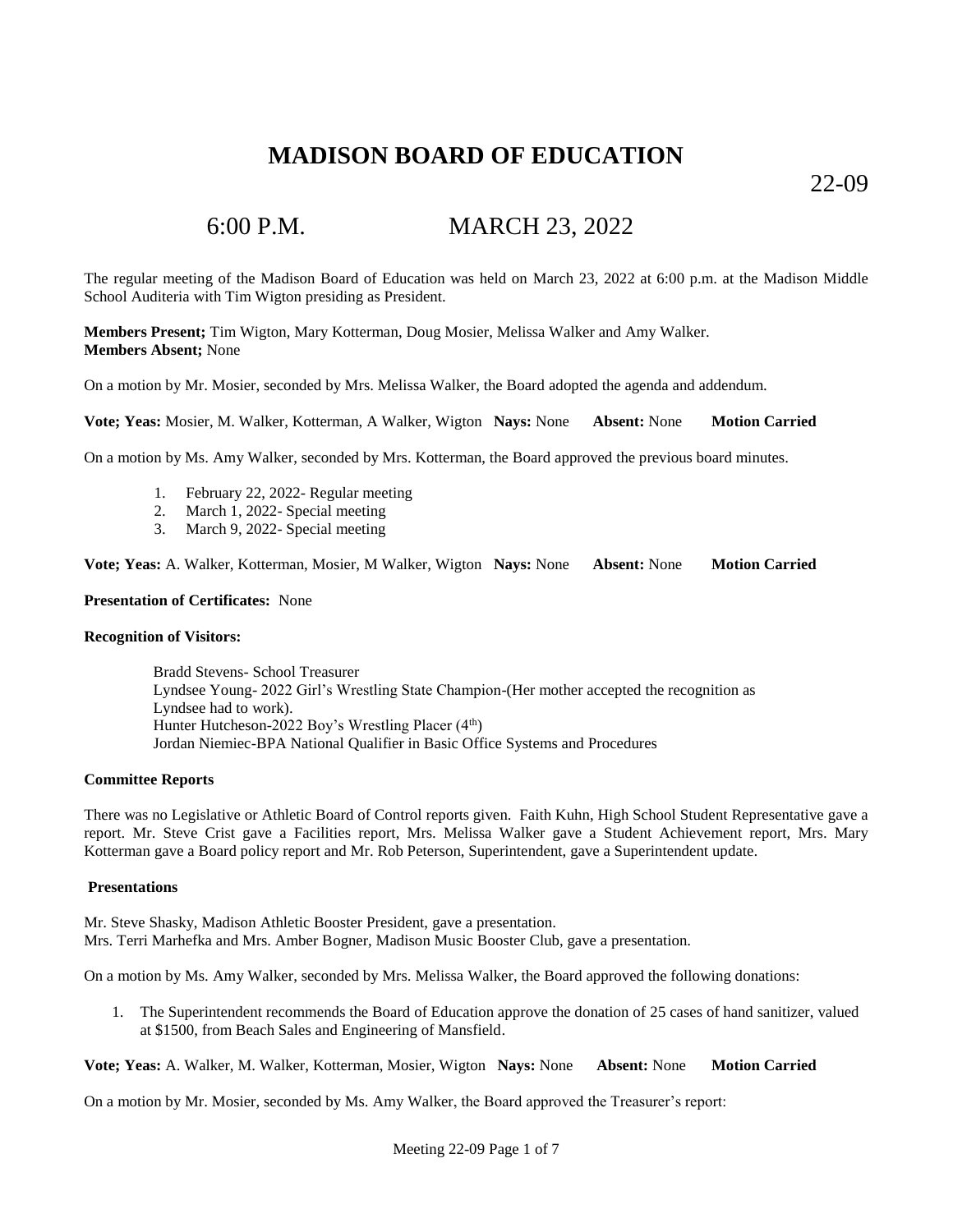22-09

# 6:00 P.M. MARCH 23, 2022

- 1. Approval of monthly financial report.
- 2. Approval of appropriation modifications
- 3. Approval of the Resolution Accepting the Amount and Rules as Determined by the Budget Commission And Authorizing the Necessary Tax Levies and certifying them to the County Auditor.

**Vote; Yeas:** Mosier, A. Walker, Kotterman, M. Walker, Wigton **Nays:** None **Absent:** None **Motion Carried**

### **Strategic Plan**

Mr. Steve Crist gave a report to the Board on what the Facility Improvement and Development Committee was planning to meet their goals.

On a motion by Mrs. Melissa Walker, seconded by Mrs. Kotterman, the Board of Education approved the following matters related to personnel:

### **1. Certificated Personnel**

a. Resignations

The Superintendent recommends acceptance of the following resignations, for reasons as noted, to be effective as indicated:

| Craig Weston, MS/HS Band Teacher                | Retirement  | 5/31/22 |
|-------------------------------------------------|-------------|---------|
| Eric Wellman, MS Intervention Specialist        | Resignation | 5/27/22 |
| Jessica McGrew, HS Guidance Counselor           | Resignation | 6/3/22  |
| Kalen Oslie, Assistant Varsity Volleyball Coach | Resignation | 3/16/22 |

#### b. Additional Assignments – Non-Renewal

The Superintendent recommends non-renewal of the following non-M.L.E.A. supplemental contracts and in compliance with the M.L.E.A. contract must be posted:

| Philip Atwell              | Assistant Varsity Boys' Golf Coach                           |
|----------------------------|--------------------------------------------------------------|
| Michelle Byus              | Varsity Cheerleading Advisor                                 |
| Kyle Conkle                | 1/2 Assistant Varsity Wrestling Coach                        |
| <b>Bethany Cuthbertson</b> | Music Assistant (Ramettes)                                   |
| Brian Davis                | Head Varsity Girls' Basketball Coach                         |
| Tim Deel                   | Head 7 <sup>th</sup> Grade Football Coach                    |
| Brad Eith                  | <b>Assistant 7/8 Grade Wrestling Coach</b>                   |
| Andrea Gerich              | Head 8 <sup>th</sup> Grade Volleyball Coach                  |
| Kalvin Gordon              | <b>Assistant Varsity Football Coach</b>                      |
| Ian Harter                 | 1/2 Assistant Varsity Wrestling Coach                        |
| Tommy Hill                 | Girls' Tennis Coach                                          |
| Zachary Huff               | Head Varsity Girls' Soccer Coach                             |
| Cheyenne Hunt              | <b>Assistant Varsity Cheerleading Advisor</b>                |
| Tommy J. Hunt              | Head 9th Grade Football Coach, Winter Fitness Coordinator    |
| Chad Hutcheson             | Head 8th Grade Football Coach, Asst. Varsity Wrestling Coach |
|                            |                                                              |

Meeting 22-09 Page 2 of 7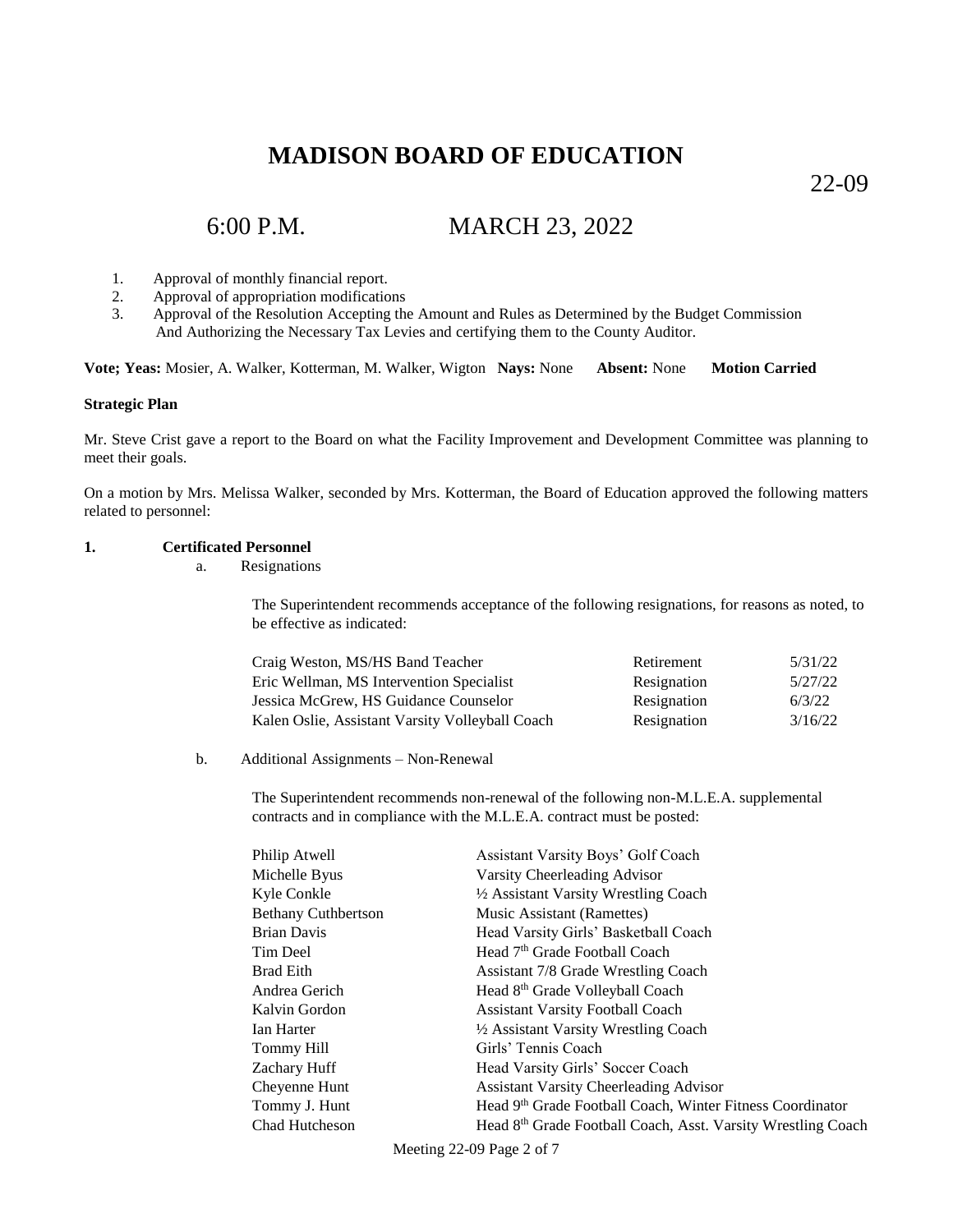22-09

### 6:00 P.M. MARCH 23, 2022

| Dave Kaple    | <b>Assistant Varsity Football Coach</b>                      |
|---------------|--------------------------------------------------------------|
| Brian Lowe    | Assistant 9th Grade Football Coach, Head 8th Grade Girls'    |
|               | <b>Basketball Coach</b>                                      |
| Jordan Monica | 1/2 Assistant Varsity (JV) Girls' Soccer Coach               |
| Bryan Mosier  | Head Varsity Wrestling Coach, 1/2 Assistant Varsity Football |
|               | Coach, 1/2 Fall Equipment Manager                            |
| Dustin Moysi  | Assistant Varsity (JV) Boys' Soccer Coach                    |
| Kelly O'Brien | 1/2 Assistant Varsity (JV) Girls' Soccer Coach               |
| Travis Stantz | Head 8th Grade Boys' Basketball Coach                        |

The Superintendent recommends non-renewal of the following supplemental contract in compliance with M.L.E.A. contract:

| Laura Coey | Senior Class Advisor |
|------------|----------------------|
| Kim Miller | Senior Class Advisor |

c. Additional Assignments – Extra Duty Assignments

The Superintendent recommends appointment of the following for supplemental positions for the 2021/2022 school year pending proper certification, paperwork and background checks:

Kobi Johnson, Spring Fitness Coordinator Jennifer Porter, Math Department Chair – Mifflin Kara Ohl, ELA Department Chair – Mifflin Breanna Crunkilton, Math Department Chair – Eastview Kathie Jansen, ELA Department Chair – Eastview Melissa Parish, Math Department Chair – South Jodi Wachter-Newberry, ELA Department Chair - South

**Detention Monitors** (on an as needed basis)

Richard Fox Madison Comprehensive High School

The Superintendent recommends the Board of Education approve the following volunteers for the 2021/2022 school year:

The Superintendent recommends appointment of the following for supplemental positions for the 2022/2023 school year pending proper certification, paperwork and background checks:

Tricia Bernhard, Varsity Volleyball Coach

d. Administrative Personnel

The Superintendent recommends the Board of Education approve the following administrative contract: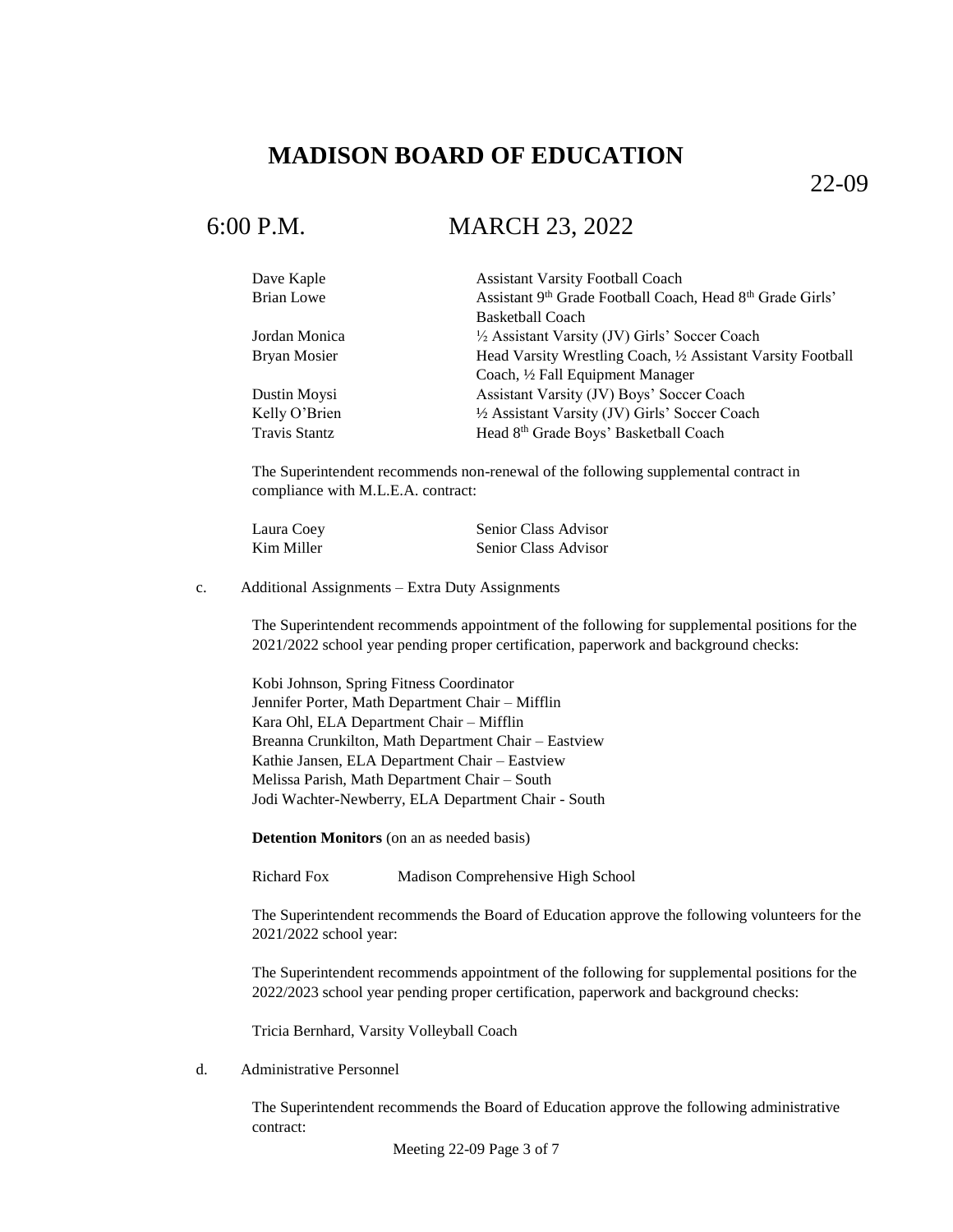22-09

## 6:00 P.M. MARCH 23, 2022

Doug Rickert, 2022-2024

e. Appointments – Madison Adult Education

Pending proper/applicable certification, paperwork, and BCI/FBI checks, the Superintendent recommends approval of the following:

f. Appointments – Substitute Teachers

Pending proper/applicable certification, paperwork, and BCI/FBI checks, the Superintendent recommends approval of the appointment of the following substitute teachers on an "on call" basis, as needed for the 2021/2022 school year:

Marilyn Wheaton Dominick Steward Julia Litt Nathaniel Hosey

- g. Sick Bank
	- 1. The Superintendent recommends the use of a sick bank for 22 days for Susan Brafford, Eastview/Mifflin art teacher, for medical reasons.
	- 2. The Superintendent recommends the use of a sick bank for 10 days for Kristin Ruby, Middle School ELA teacher, for medical reasons.

### **2. Classified Personnel**

a. Appointments - Substitutes

Pending proper/applicable certification, paperwork, and BCI/FBI checks, the Superintendent recommends approval of the appointment of the following substitute employees on an "on call" basis, as needed for the 2021/2022 school year:

Dean Wills, bus driver

#### b. Resignations

The Superintendent recommends acceptance of the following resignations/retirements, for reasons as noted, to be effective as indicated:

| Sandy Mergel, HS Custodian | Personal | April 8, |
|----------------------------|----------|----------|
| 2022                       |          |          |

Meeting 22-09 Page 4 of 7 • Amend the resignation of Melinda Stover, HS custodian, to March 18, 2022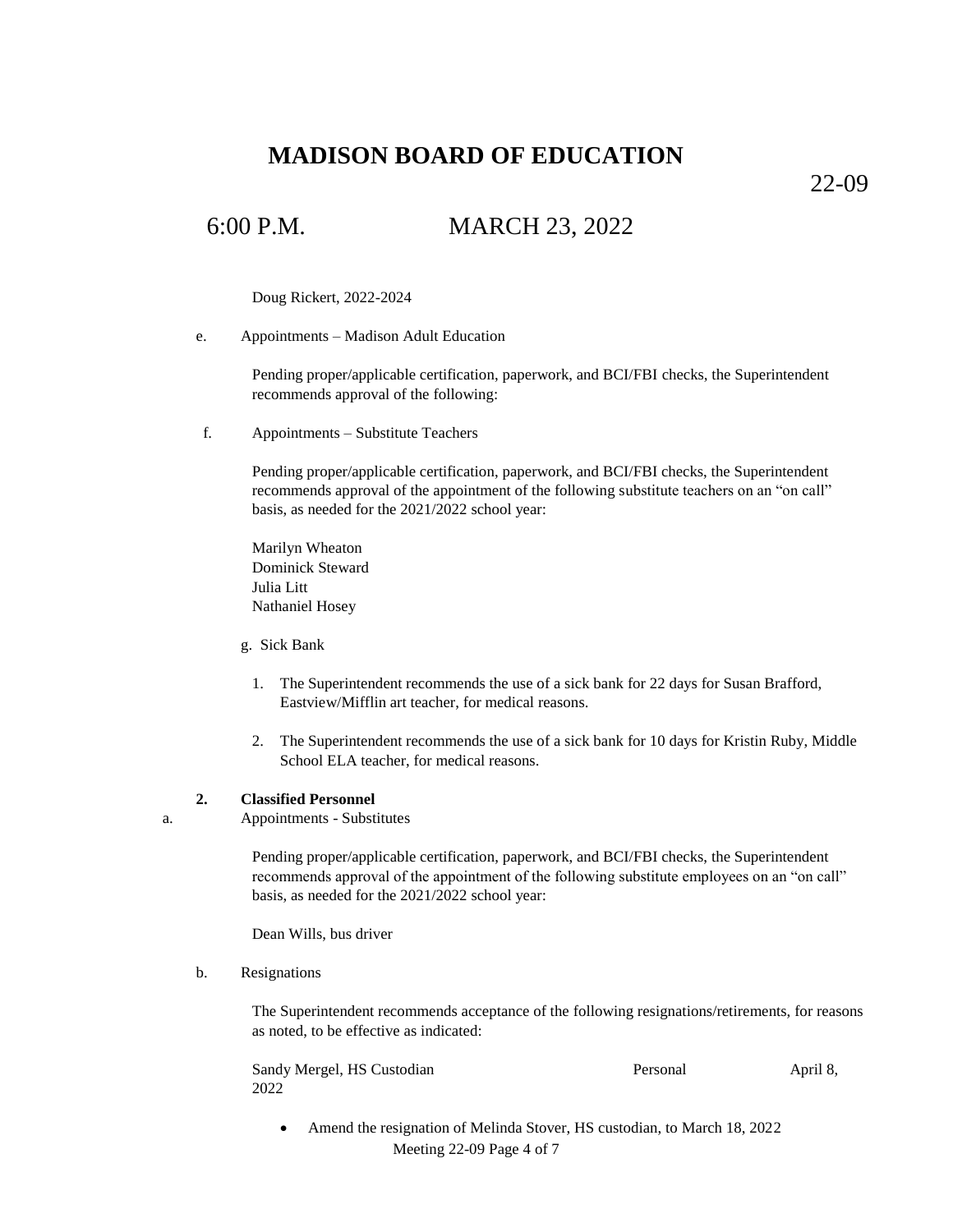22-09

# 6:00 P.M. MARCH 23, 2022

### c. Appointments

Pending proper/applicable certification, paperwork, and BCI/FBI checks, the Superintendent recommends approval of the appointment of the following. Salary is in accordance with the adopted salary schedule, effective as needed:

| Jynnifer Hudson, Special Education 1-1 Aide – Mifflin | 3/2/22    |
|-------------------------------------------------------|-----------|
| Jim Miller, Summer Mower                              | mid-April |
| Jim Adams, Summer Mower                               | mid-April |

Point of Information

- $\bullet$  Jacob Hathy has been awarded the  $2<sup>nd</sup>$  shift custodian position at the high school replacing Melinda Stover who resigned.
- d. Sick Bank
- e. Disciplinary Action

The Superintendent recommends the Board of Education approve the disciplinary action for Dave Shaum, custodian –suspended three (3) days without pay.

**Vote; Yeas:** M. Walker, Mosier, Kotterman, A Walker, Wigton **Nays:** None **Absent:** None **Motion Carried**

On a motion by Mrs. Melissa Walker, seconded by Mrs. Kotterman, the Board of Education approved the following Superintendent's business:

- 1. The Superintendent recommends the purchase of one (1) eighty-four passenger transit-type school bus at a cost of \$99,147 to be purchased out of ESSER II funds and the School Bus Purchase Program.
- 2. The Superintendent recommends the Board of Education approve an overnight trip May 4-8, 2022 for the advisor and one student to attend the National BPA competition in Dallas, Texas.
- 3. The Superintendent recommends approval of the 2022-2023 preschool calendar.
- 4. The Superintendent recommends the Board of Education approve the non-school sponsored club, MCT Woodworking.
- 5. The Superintendent recommends the Board of Education approve the two-year contract between EJ Therapy and Madison Local Schools for therapy services for the 2022-2023 and 2023-2024 school years.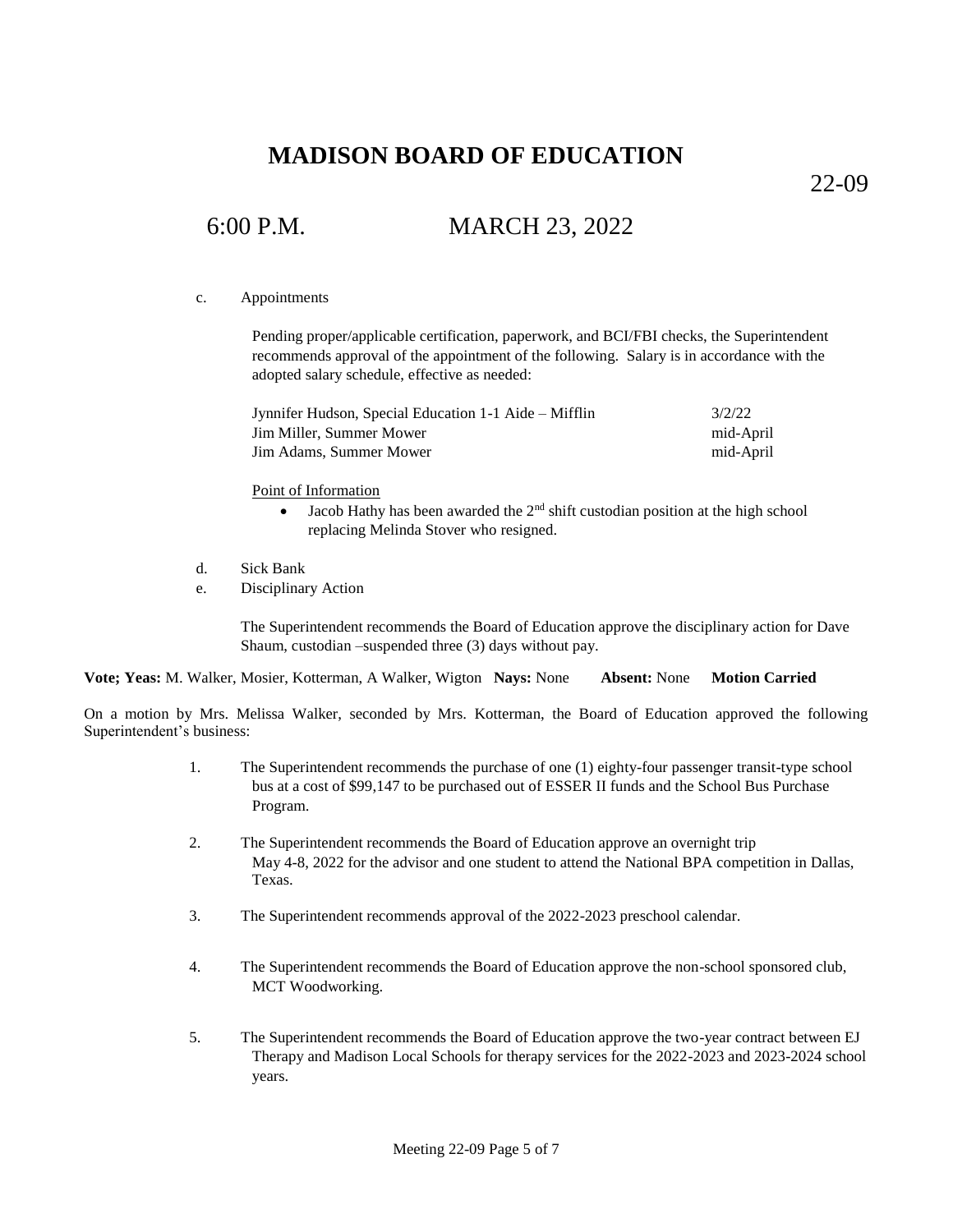22-09

# 6:00 P.M. MARCH 23, 2022

- 6. The Superintendent recommends the Board of Education approve G  $\&$  B Electric, Inc. to supply labor for the air quality and air conditioning improvement project not to exceed \$1,400,000 to be paid for out of ESSER II and ESSER III funds.
- 7. The Superintendent recommends the Board of Education approve the  $2<sup>nd</sup>$  reading of the following new/revised board policies:

| po 3220    | <b>Standards-Based Teacher Evaluations</b> |
|------------|--------------------------------------------|
| po 5136    | <b>Personal Communication Devices</b>      |
| po 1616    | <b>Staff Dress and Grooming</b>            |
| po 2271    | College Credit Plus Program                |
| po 2370.01 | <b>Blended Learning</b>                    |
| po 5511    | Dress and Grooming                         |
| po 5772    | Weapons                                    |
| po 6110    | <b>Grant Funds</b>                         |
| po 6114    | Principles – Spending Federal Funds        |
| po 6325    | Procurement – Federal Grants/Funds         |
| po 6423    | Use of Credit Cards                        |
| po 7217    | Weapons                                    |
| po 8500    | <b>Food Services</b>                       |
|            |                                            |

**Vote; Yeas:** M. Walker, Kotterman, Mosier, A. Walker, Wigton **Nays:** None **Absent:** None **Motion Carried**

### **Visitor's comments:** None

On a motion by Mr. Mosier, seconded by Ms. Amy Walker, the Board approved the hiring of Bradd Stevens as Treasurer for a period of three years from August 1, 2022 to July 31, 2025.

**Vote; Yeas:** Mosier, A. Walker, Kotterman, M. Walker, Wigton **Nays:** None **Absent:** None **Motion Carried**

### **Presidents Business– Tim Wigton, Board President**

1. Regular Board of Education meeting – 6:00 p.m. on April 27, 2022 at the Madison Middle School Auditeria.

On a motion by Mrs. Melissa Walker, seconded by Ms. Amy Walker, the Board went into Executive Session for purpose of preparing for, conducting, or reviewing negotiations or bargaining sessions with public employees concerning their compensation or other terms and conditions of their employment.

**Vote; Yeas:** M. Walker, A. Walker, Mosier, Kotterman, Wigton **Nays:** None **Absent:** None **Motion Carried**

On a motion by Mrs. Melissa Walker, seconded by Mr. Mosier, the board reconvened from Executive session at 7:26 p.m.

**Vote; Yeas:** M. Walker, Mosier, Kotterman, A. Walker, Wigton **Nays:** None **Absent:** None **Motion Carried**